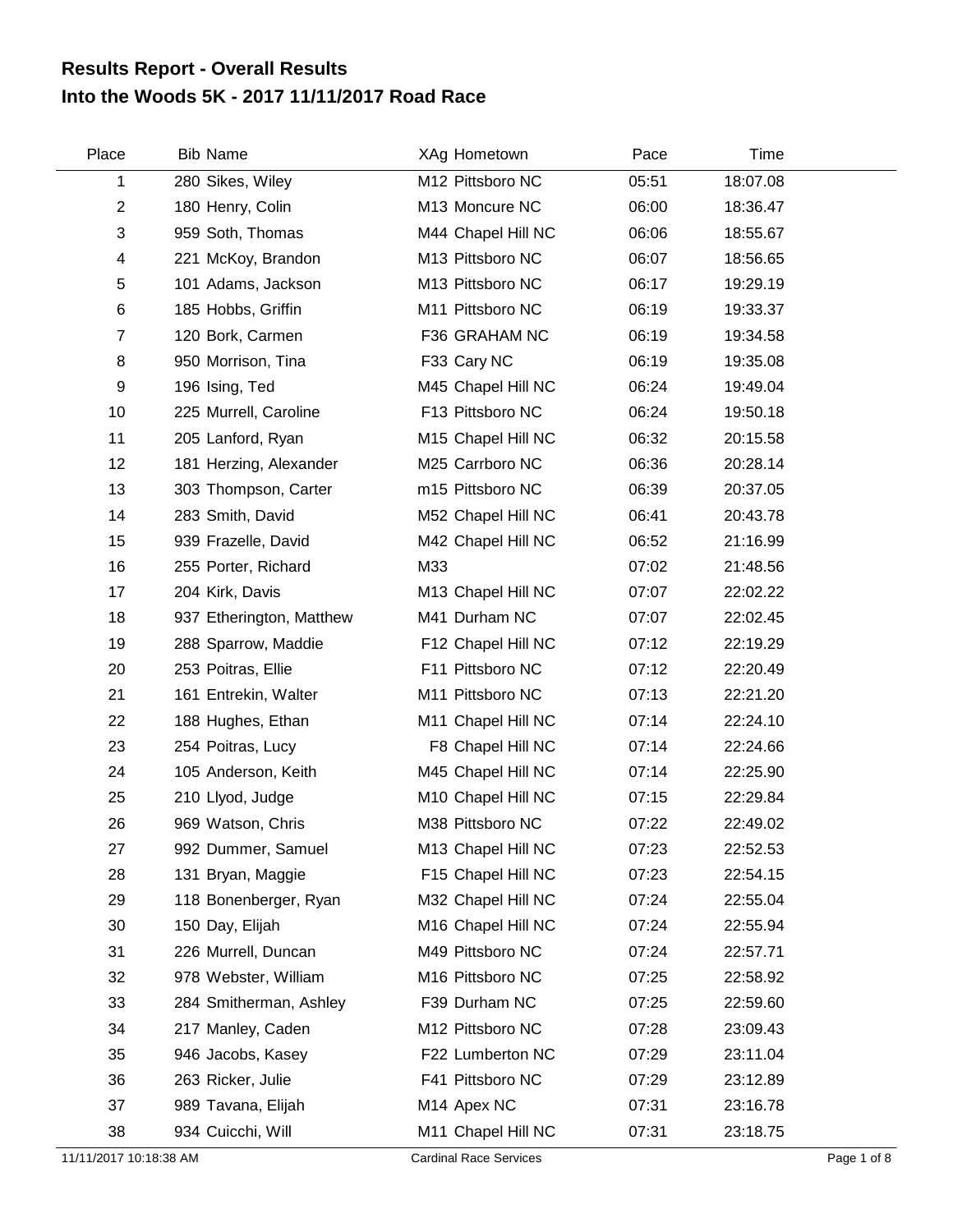| Place | <b>Bib Name</b>        | XAg Hometown       | Pace  | <b>Time</b> |  |
|-------|------------------------|--------------------|-------|-------------|--|
| 39    | 201 Kauftheil, Randy   | M59 Chapel Hill NC | 07:33 | 23:23.66    |  |
| 40    | 943 Gray, Sam          | M11 Pittsboro NC   | 07:34 | 23:28.38    |  |
| 41    | 121 Bork, Ellie        | F7 Chapel Hill NC  | 07:35 | 23:31.41    |  |
| 42    | 114 Berrier, Tobin     | M14 Pittsboro NC   | 07:36 | 23:33.83    |  |
| 43    | 166 Galiger, Justin    | M14 Pittsboro NC   | 07:36 | 23:34.83    |  |
| 44    | 313 Transue, Taylor    | F42 Pittsboro NC   | 07:37 | 23:37.66    |  |
| 45    | 133 Bullett, J. Kala   | F41 Pittsboro NC   | 07:38 | 23:39.46    |  |
| 46    | 348 White, Derek       | M10 Apex NC        | 07:42 | 23:51.91    |  |
| 47    | 248 Penney, Ember      | F14 Pittsboro NC   | 07:46 | 24:05.81    |  |
| 48    | 311 Thompson, Mikkel   | M42 Pittsboro NC   | 07:49 | 24:14.28    |  |
| 49    | 322 Valentine, Ben     | M10 Chapel Hill NC | 07:49 | 24:14.74    |  |
| 50    | 324 Valentine, Matt    | M50 Chapel Hill NC | 07:51 | 24:19.20    |  |
| 51    | 175 Harrington, Philip | M54 Pittsboro NC   | 07:51 | 24:20.69    |  |
| 52    | 179 Haygood, Levi      | M9 Durham NC       | 07:55 | 24:31.61    |  |
| 53    | 169 Green, Cordell     | M20 Bryson City NC | 07:55 | 24:32.97    |  |
| 54    | 981 Findle, Jonathan   | M27 Cary NC        | 07:56 | 24:36.55    |  |
| 55    | 209 Lloyd, Wesley      | M47                | 08:00 | 24:48.87    |  |
| 56    | 336 Waldner, Cole      | M13 Chapel Hill NC | 08:04 | 25:00.38    |  |
| 57    | 315 Trott, Matthew     | M13 Chapel Hill NC | 08:05 | 25:02.85    |  |
| 58    | 124 Brewer, Caden      | M10 Chapel Hill NC | 08:07 | 25:09.35    |  |
| 59    | 997 Mangum, Harris     | M10 Durham NC      | 08:07 | 25:09.64    |  |
| 60    | 304 Thompson, Collin   | M13 Pittsboro NC   | 08:08 | 25:11.82    |  |
| 61    | 349 White, Drew        | M8 Apex NC         | 08:08 | 25:13.41    |  |
| 62    | 342 Weakley, Vanner    | M12 Chapel Hill NC | 08:08 | 25:13.99    |  |
| 63    | 199 kauftheil, ari     | m14 Chapel Hill NC | 08:10 | 25:17.68    |  |
| 64    | 165 Galiger, Ethan     | M12 Pittsboro NC   | 08:11 | 25:21.59    |  |
| 65    | 983 Graziella, Costa   | F12 Pittsboro NC   | 08:12 | 25:24.48    |  |
| 66    | 106 Atchison, Gregory  | M61 Chapel Hill NC | 08:12 | 25:24.94    |  |
| 67    | 186 Horne, Gina        | F48 Mebane NC      | 08:19 | 25:47.64    |  |
| 68    | 137 Carpenter, Thomas  | M37 Chapel Hill NC | 08:21 | 25:52.83    |  |
| 69    | 258 remes, trisha      | F35 Chapel Hill NC | 08:22 | 25:56.77    |  |
| 70    | 338 Waldstein, Luke    | M10 Pittsboro NC   | 08:27 | 26:13.16    |  |
| 71    | 100 Adams, Avery       | F10 Pittsboro NC   | 08:29 | 26:19.02    |  |
| 72    | 159 Dusenberry, Jake   | M14 Pittsboro NC   | 08:34 | 26:33.92    |  |
| 73    | 125 Brewer, Chris      | M45 Chapel Hill NC | 08:37 | 26:42.81    |  |
| 74    | 167 Galiger, Mike      | M50 Pittsboro NC   | 08:42 | 26:57.01    |  |
| 75    | 211 Llyod, Mattox      | M8 Chapel Hill NC  | 08:44 | 27:04.02    |  |
| 76    | 178 Haygood, aimee     | F40 Durham NC      | 08:47 | 27:14.95    |  |
| 77    | 309 Thompson, Keni     | M10 Pittsboro NC   | 08:47 | 27:14.97    |  |
| 78    | 996 Mangum, Lyndsay    | F14 Durham NC      | 08:48 | 27:16.85    |  |
| 79    | 119 Bork, Blakeley     | F7 Chapel Hill NC  | 08:49 | 27:21.37    |  |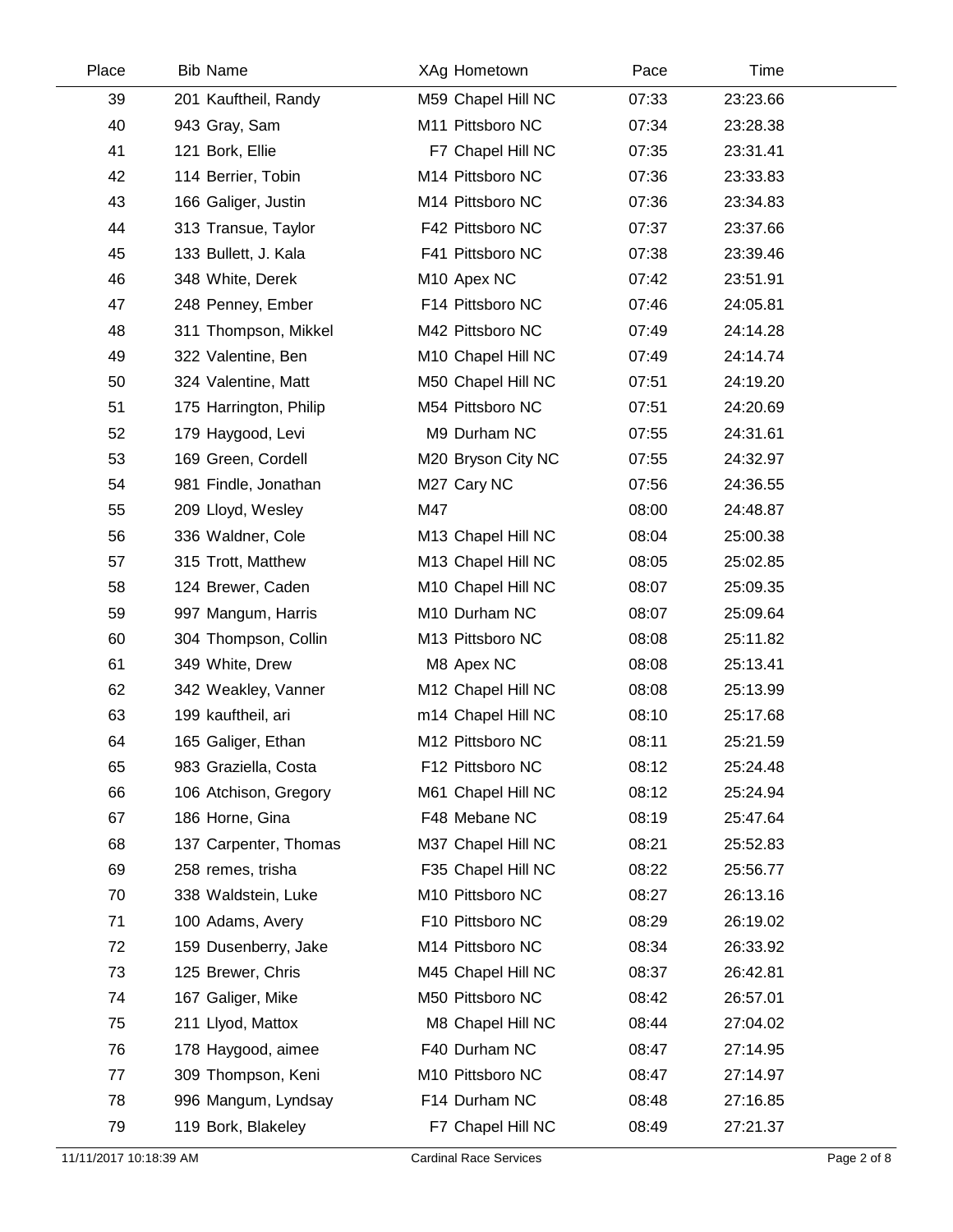| Place | <b>Bib Name</b>         | XAg Hometown            | Pace  | Time     |  |
|-------|-------------------------|-------------------------|-------|----------|--|
| 80    | 243 Peeler, Aaron       | M8 Chapel Hill NC       | 08:52 | 27:29.95 |  |
| 81    | 279 Sikes, Jesse        | M11 Pittsboro NC        | 08:54 | 27:34.77 |  |
| 82    | 260 Richardson, Hayes   | M6 Chapel Hill NC       | 08:54 | 27:35.46 |  |
| 83    | 314 Trott, Karen        | F47 Chapel Hill NC      | 08:56 | 27:42.16 |  |
| 84    | 316 Trott, Scott        | M47 Chapel Hill NC      | 09:00 | 27:54.23 |  |
| 85    | 245 Peeler, Matthew     | M13 Chapel Hill NC      | 09:01 | 27:57.41 |  |
| 86    | 984 Costa, Ralph        | M54 Pittsboro NC        | 09:02 | 28:00.93 |  |
| 87    | 246 Peeler, Misty       | F40 Chapel Hill NC      | 09:03 | 28:04.53 |  |
| 88    | 344 Webster, Wayat      | M9 Chapel Hill NC       | 09:07 | 28:15.13 |  |
| 89    | 977 Webster, Norton     | M50 Pittsboro NC        | 09:07 | 28:15.63 |  |
| 90    | 110 Bair, Leo           | M12 Pittsboro NC        | 09:16 | 28:43.82 |  |
| 91    | 136 Carpenter, Kimberly | F36 Chapel Hill NC      | 09:17 | 28:47.84 |  |
| 92    | 187 Hoselton, Jennifer  | F43 Durham NC           | 09:18 | 28:48.95 |  |
| 93    | 191 hutter, kim         | f47 Pittsboro NC        | 09:19 | 28:52.58 |  |
| 94    | 203 keswani, Nash       | M38 Chapel Hill NC      | 09:20 | 28:54.58 |  |
| 95    | 960 Sperry, Mark        | M52 Chapel Hill NC      | 09:22 | 29:02.17 |  |
| 96    | 259 Richardson, Grant   | M8 Chapel Hill NC       | 09:23 | 29:04.58 |  |
| 97    | 276 Scholl, Ben         | M43 Chapel Hill NC      | 09:23 | 29:05.02 |  |
| 98    | 275 Scholl, Andrew      | M7 Chapel Hill NC       | 09:23 | 29:05.13 |  |
| 99    | 138 Carr, Maxwell       | M9 Chapel Hill NC       | 09:23 | 29:05.92 |  |
| 100   | 944 Gutstadt, Mary Beth | F56 Chapel Hill NC      | 09:32 | 29:32.69 |  |
| 101   | 335 Villanueva, Michael | M20 Chapel Hill NC      | 09:35 | 29:43.59 |  |
| 102   | 952 Noble, Laura        | F50 Chapel Hill NC      | 09:36 | 29:44.15 |  |
| 103   | 220 Marshall, Olivia    | F8 Chapel Hill NC       | 09:36 | 29:44.44 |  |
| 104   | 213 Lundquist, Sydney   | F8 Chapel Hill NC       | 09:36 | 29:46.33 |  |
| 105   | 988 Tavana, Saeed       | M59 Apex NC             | 09:37 | 29:48.23 |  |
| 106   | 958 Ritter, Anderson    | M13 Pittsboro NC        | 09:42 | 30:03.53 |  |
| 107   | 290 Sparrow, Will       | M37 Chapel Hill NC      | 09:42 | 30:03.72 |  |
| 108   | 956 O'Leary, Tripp      | M8 Pittsboro NC         | 09:46 | 30:17.38 |  |
| 109   | 320 Ulrich, John        | M47 Pittsboro NC        | 09:46 | 30:17.64 |  |
| 110   | 323 Valentine, Katie    | F12 Chapel Hill NC      | 09:47 | 30:20.03 |  |
| 111   | 948 Kalish, Mia         | F13 Chapel Hill NC      | 09:49 | 30:25.58 |  |
| 112   | 261 Richardson, Kyle    | M38 Chapel Hill NC      | 09:49 | 30:27.17 |  |
| 113   | 115 Blackburn, Campbell | M7 Chapel Hill NC       | 09:50 | 30:28.38 |  |
| 114   | 347 White, Deacon       | M <sub>11</sub> Apex NC | 09:50 | 30:30.31 |  |
| 115   | 986 Kokas, Mikel        | M10 Chapel Hill NC      | 09:51 | 30:31.70 |  |
| 116   | 963 Teta, Aaron         | M11 Pittsboro NC        | 09:52 | 30:36.15 |  |
| 117   | 160 Dusenberry, Lisa    | F39 Pittsboro NC        | 09:52 | 30:36.47 |  |
| 118   | 301 teta, rick          | m47 Pittsboro NC        | 09:54 | 30:40.24 |  |
| 119   | 306 Thompson, Gia       | F7 Chapel Hill NC       | 09:54 | 30:40.63 |  |
| 120   | 242 Palmer, Sara        | F41 Chapel Hill NC      | 09:55 | 30:45.68 |  |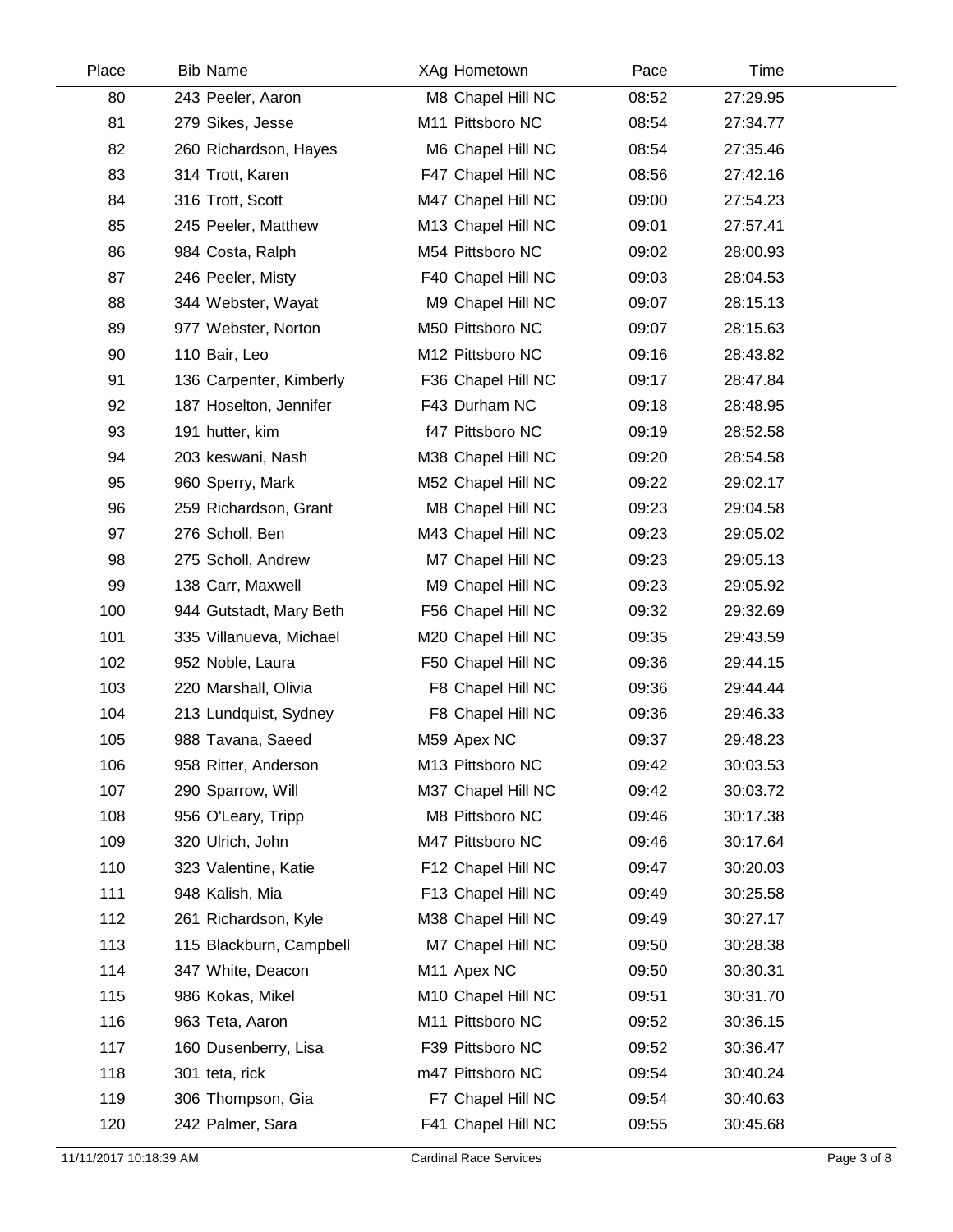| Place | <b>Bib Name</b>          | XAg Hometown       | Pace  | Time     |  |
|-------|--------------------------|--------------------|-------|----------|--|
| 121   | 208 Lloyd, Nina          | F37 Chapel Hill NC | 09:57 | 30:50.01 |  |
| 122   | 985 Jacobs, Diane        | F59 Chapel Hill NC | 09:57 | 30:51.82 |  |
| 123   | 144 Chang, Janet         | F39 Chapel Hill NC | 10:05 | 31:15.92 |  |
| 124   | 262 Richardson, Stacey   | F37 Chapel Hill NC | 10:08 | 31:25.26 |  |
| 125   | 947 Jordan, Manus        | M13                | 10:13 | 31:39.51 |  |
| 126   | 127 Brozowski, Andrew    | M14 Chapel Hill NC | 10:13 | 31:39.96 |  |
| 127   | 168 Galiger, Nicole      | F45 Pittsboro NC   | 10:15 | 31:45.99 |  |
| 128   | 325 Valentine, Maureen   | F47 Chapel Hill NC | 10:16 | 31:49.31 |  |
| 129   | 319 Ulrich, flora        | F12 Pittsboro NC   | 10:16 | 31:50.53 |  |
| 130   | 318 Ulrich, Calvin Oakes | M9 Chapel Hill NC  | 10:16 | 31:50.96 |  |
| 131   | 345 White, Alan          | M52 Apex NC        | 10:18 | 31:56.60 |  |
| 132   | 195 Ising, Peter         | M13 Chapel Hill NC | 10:18 | 31:56.85 |  |
| 133   | 170 Greene, Sydney       | F14 DURHAM NC      | 10:18 | 31:57.33 |  |
| 134   | 975 Bryan, David         | M8 Chapel Hill NC  | 10:19 | 31:57.37 |  |
| 135   | 192 Hutter-DeMarco, Emi  | F14 Pittsboro NC   | 10:19 | 31:57.50 |  |
| 136   | 184 Hobbs, Emma          | F13 Pittsboro NC   | 10:19 | 31:57.55 |  |
| 137   | 942 Frazelle, Thomas     | M10 Chapel Hill NC | 10:19 | 31:59.11 |  |
| 138   | 974 Bryan, Jake          | M12 Chapel Hill NC | 10:19 | 31:59.55 |  |
| 139   | 321 Unah, Annabel        | F8 Chapel Hill NC  | 10:21 | 32:03.58 |  |
| 140   | 132 Bryan, May           | F47 Chapel Hill NC | 10:21 | 32:04.24 |  |
| 141   | 979 Webster, Llly        | F12 Pittsboro NC   | 10:33 | 32:42.99 |  |
| 142   | 250 Perkins, Anna        | F8 Pittsboro NC    | 10:43 | 33:14.31 |  |
| 143   | 197 Jackson, Laurin      | F8 Chapel Hill NC  | 10:44 | 33:16.94 |  |
| 144   | 241 Owen, Jennifer       | F42 Chapel Hill NC | 10:46 | 33:23.95 |  |
| 145   | 341 Weakley, Rhiannon    | F15 Chapel Hill NC | 10:49 | 33:31.21 |  |
| 146   | 317 Tuttle, Julie        | F51 Chapel Hill NC | 10:49 | 33:32.13 |  |
| 147   | 954 OLeary, Shana        | F47 Pittsboro NC   | 10:52 | 33:39.92 |  |
| 148   | 171 Greger-Holt, George  | M62 Pittsboro NC   | 10:57 | 33:56.00 |  |
| 149   | 172 Greger-Holt, Nansi   | F61 Pittsboro NC   | 10:57 | 33:56.40 |  |
| 150   | 299 Sullivan, Finn       | M8 Chapel Hill NC  | 11:01 | 34:08.66 |  |
| 151   | 968 Watson, Caden        | M10 Pittsboro NC   | 11:04 | 34:17.47 |  |
| 152   | 155 Dilworth, Caroline   | F38 Chapel Hill NC | 11:04 | 34:19.05 |  |
| 153   | 274 Scholer, Samuel      | M10 Chapel Hill NC | 11:05 | 34:21.06 |  |
| 154   | 198 Jordan, Patrick      | M11                | 11:10 | 34:35.86 |  |
| 155   | 215 Maloney, Joe         | M12 Carrboro NC    | 11:10 | 34:35.91 |  |
| 156   | 104 Anderson, Heidi      | F14 Chapel Hill NC | 11:11 | 34:39.01 |  |
| 157   | 240 O'Neill, Michael     | M52 Chapel Hill NC | 11:13 | 34:44.78 |  |
| 158   | 238 O'Neill, Lillie      | F13 Chapel Hill NC | 11:13 | 34:45.03 |  |
| 159   | 239 O'Neill, Lori        | F44 Chapel Hill NC | 11:13 | 34:45.47 |  |
| 160   | 236 O'Neill, Allysa      | F9 Chapel Hill NC  | 11:13 | 34:46.12 |  |
| 161   | 237 O'Neill, Lanie       | F16 Chapel Hill NC | 11:13 | 34:46.85 |  |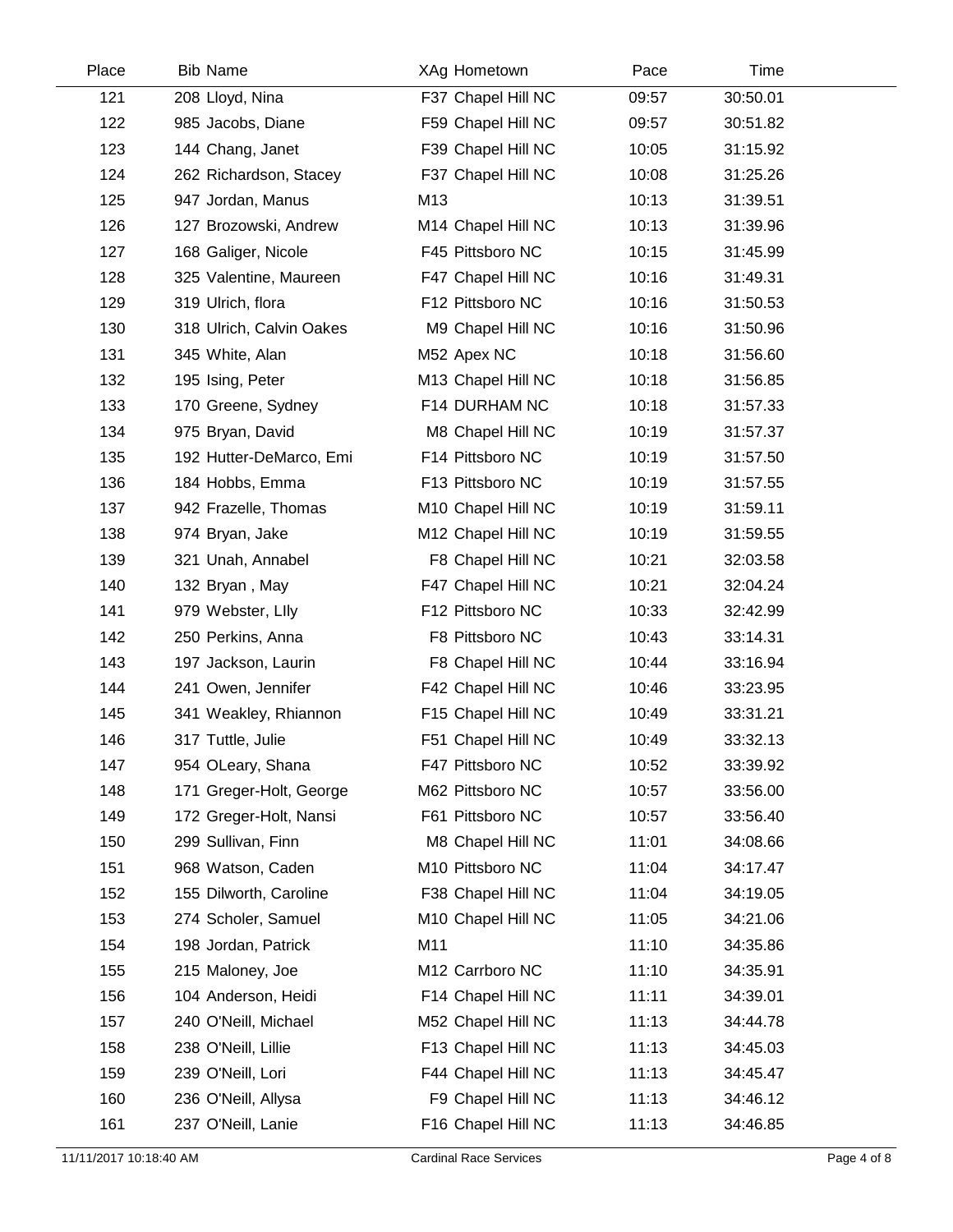| Place | <b>Bib Name</b>             | XAg Hometown       | Pace  | Time     |  |
|-------|-----------------------------|--------------------|-------|----------|--|
| 162   | 102 Anderson, Emily         | F45 Chapel Hill NC | 11:15 | 34:51.26 |  |
| 163   | 292 Stanford, Elise         | F38 Chapel Hill NC | 11:20 | 35:07.03 |  |
| 164   | 353 Yokoi-Rankin, Naomi     | F11 Pittsboro NC   | 11:21 | 35:12.55 |  |
| 165   | 310 Thompson, Liz           | F48 Chapel Hill NC | 11:26 | 35:25.14 |  |
| 166   | 346 White, Ashleigh         | F31 Charlotte NC   | 11:28 | 35:32.25 |  |
| 167   | 146 Collins, Peyton         | F10 Chapel Hill NC | 11:30 | 35:38.52 |  |
| 168   | 339 Watson, Madison         | F8 Chapel Hill NC  | 11:30 | 35:38.64 |  |
| 169   | 264 Ritter, Baird           | M9 Chapel Hill NC  | 11:32 | 35:45.25 |  |
| 170   | 183 Hingtgen, Elliott       | M7 Chapel Hill NC  | 11:44 | 36:21.52 |  |
| 171   | 182 Hingtgen, Anne          | F39 Chapel Hill NC | 11:44 | 36:22.18 |  |
| 172   | 156 Dilworth, Nathan        | M7 Chapel Hill NC  | 11:51 | 36:43.40 |  |
| 173   | 154 Dilworth, Andrew        | M43 Chapel Hill NC | 11:51 | 36:43.78 |  |
| 174   | 272 Scholer, Andrea         | F48 Chapel Hill NC | 11:52 | 36:46.25 |  |
| 175   | 352 Yokoi, Noriko           | F47 Pittsboro NC   | 11:55 | 36:55.17 |  |
| 176   | 163 Farrell, Olivia         | F9 Chapel Hill NC  | 11:55 | 36:57.16 |  |
| 177   | 938 Farrell, Emma           | F22 Chapel Hill NC | 11:55 | 36:57.17 |  |
| 178   | 271 Schieman, Graylyn       | F12 Chapel Hill NC | 11:56 | 36:58.49 |  |
| 179   | 340 Weakley, Alan           | M60 Chapel Hill NC | 12:00 | 37:11.12 |  |
| 180   | 111 Bauer, Haley            | F6 Durham NC       | 12:00 | 37:12.87 |  |
| 181   | 112 bauer, tanja            | f34 Durham NC      | 12:01 | 37:14.23 |  |
| 182   | 327 Valgus, Abigail         | F8 Chapel Hill NC  | 12:01 | 37:14.48 |  |
| 183   | 152 Derfeuil, Claire        | F8 Chapel Hill NC  | 12:01 | 37:16.08 |  |
| 184   | 122 Brannigan, David        | M56 Pittsboro NC   | 12:02 | 37:19.64 |  |
| 185   | 140 Carter, Greg            | M54 Pittsboro NC   | 12:03 | 37:20.29 |  |
| 186   | 139 Carter, Caitlin         | F12 Pittsboro NC   | 12:03 | 37:20.32 |  |
| 187   | 123 Brannigan, Evelyn       | F7 Chapel Hill NC  | 12:03 | 37:20.38 |  |
| 188   | 126 Brewer, Lyla            | F7 Chapel Hill NC  | 12:03 | 37:21.64 |  |
| 189   | 329 Valgus, Josie           | F10 Chapel Hill NC | 12:09 | 37:39.27 |  |
| 190   | 251 Perkins, Caroline       | F9 Pittsboro NC    | 12:09 | 37:39.72 |  |
| 191   | 957 Richards, Meleena       | F12 Pittsboro NC   | 12:10 | 37:43.03 |  |
| 192   | 129 Brozowski, Lori         | F49 Chapel Hill NC | 12:11 | 37:47.04 |  |
| 193   | 128 Brozowski, Emily        | F25 Durham NC      | 12:11 | 37:47.29 |  |
| 194   | 230 Odom, Amy               | F51 Siler City NC  | 12:15 | 37:57.57 |  |
| 195   | 980 Jones, India            | F10 Pittsboro NC   | 12:15 | 37:58.63 |  |
| 196   | 270 Schieman, Beverly       | F42 Chapel Hill NC | 12:22 | 38:20.59 |  |
| 197   | 935 Estrera, Cleo           | F38 Durham NC      | 12:24 | 38:25.52 |  |
| 198   | 936 Etherington, George     | M9 Durham NC       | 12:24 | 38:26.78 |  |
| 199   | 951 Nachman, Deedee         | F49 Chapel Hill NC | 12:25 | 38:28.93 |  |
| 200   | 256 Powell, Kaleb           | M8 Chapel Hill NC  | 12:33 | 38:55.80 |  |
| 201   | 134 Burgert, Ruthie         | F8 Chapel Hill NC  | 12:33 | 38:55.84 |  |
| 202   | 351 Wright Burgert, Jessica | F44                | 12:35 | 38:59.67 |  |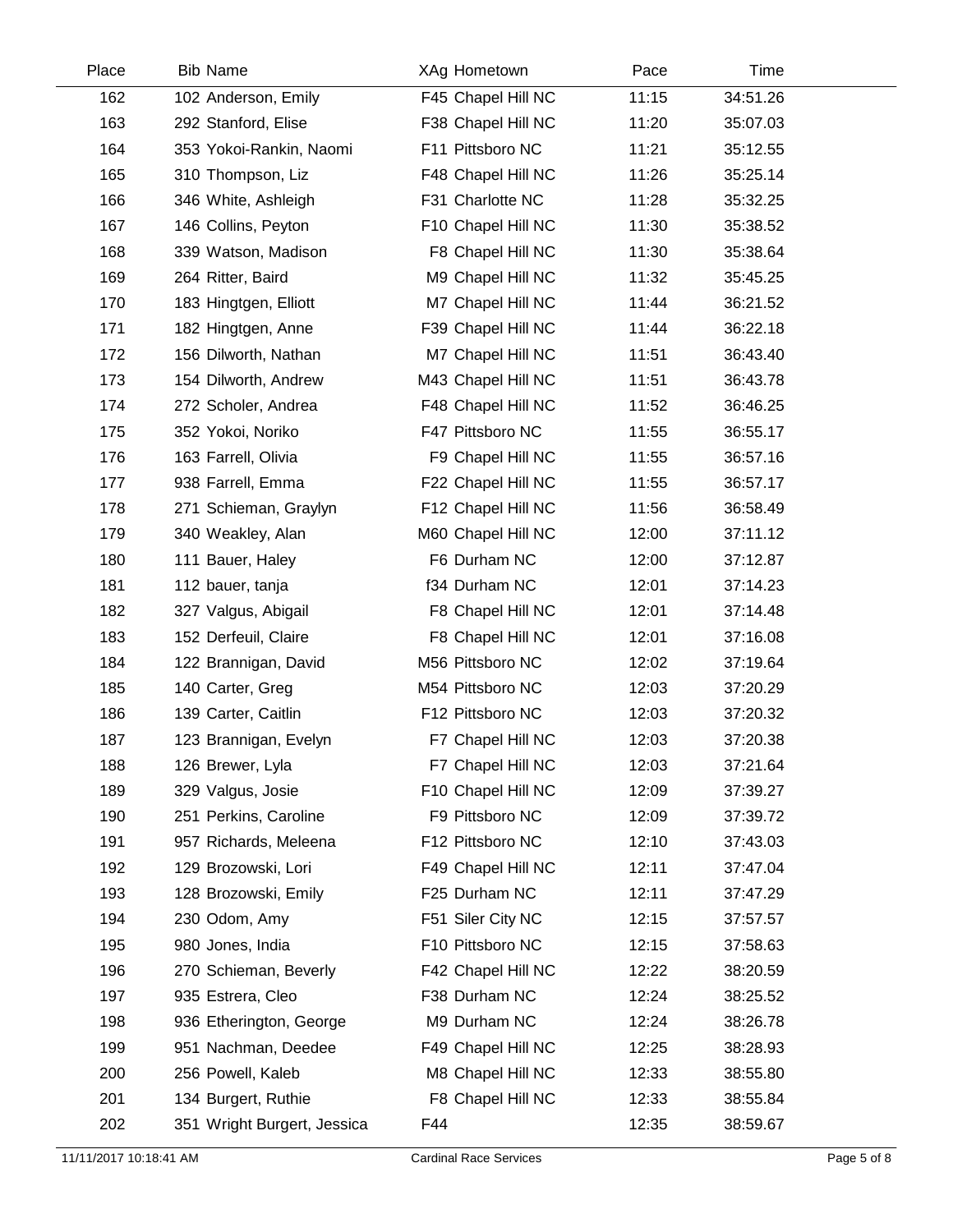| Place | <b>Bib Name</b>          | XAg Hometown       | Pace  | Time     |  |
|-------|--------------------------|--------------------|-------|----------|--|
| 203   | 145 Collins, Erin        | F34 Chapel Hill NC | 12:35 | 38:59.95 |  |
| 204   | 252 perschy, teresa      | F56 Apex NC        | 12:44 | 39:29.86 |  |
| 205   | 990 Murphy, Maura        | F55 Chapel Hill NC | 12:48 | 39:39.64 |  |
| 206   | 153 Derfeuil, Louise     | F6 Chapel Hill NC  | 12:55 | 40:01.60 |  |
| 207   | 282 Skow, Eric           | M37 Chapel Hill NC | 12:55 | 40:01.60 |  |
| 208   | 982 Nachman, Patrick     | M55 Chapel Hill NC | 13:10 | 40:50.46 |  |
| 209   | 333 Ver, Maya            | F7 Chapel Hill NC  | 13:22 | 41:24.84 |  |
| 210   | 291 Stanford, Elisabeth  | F6 Chapel Hill NC  | 13:24 | 41:32.13 |  |
| 211   | 334 Ver, Miri            | F48 Chapel Hill NC | 13:24 | 41:33.83 |  |
| 212   | 941 Frazelle, Paul       | M9 Chapel Hill NC  | 13:28 | 41:45.69 |  |
| 213   | 940 Frazelle, Emily      | F45 Chapel Hill NC | 13:29 | 41:46.54 |  |
| 214   | 343 Webster, Eleanor     | F7 Chapel Hill NC  | 13:31 | 41:55.05 |  |
| 215   | 331 Vaughn, Ben          | M40 Durham NC      | 13:32 | 41:57.60 |  |
| 216   | 332 Vaughn-Odom, Abigail | F7 Durham NC       | 13:32 | 41:58.24 |  |
| 217   | 328 Valgus, Isabelle     | F6 Chapel Hill NC  | 13:34 | 42:04.17 |  |
| 218   | 995 Hofwber, Sebastian   | M7 Chapel Hill NC  | 13:35 | 42:06.55 |  |
| 219   | 994 Walker, Rebecca      | F47 Chapel Hill NC | 13:35 | 42:07.08 |  |
| 220   | 294 Stapleton, Oscar     | M6 Chapel Hill NC  | 13:37 | 42:14.07 |  |
| 221   | 293 Stapleton, Aileen    | F47 Carrboro NC    | 13:37 | 42:14.13 |  |
| 222   | 330 Valgus, Ursula       | F43 Chapel Hill NC | 13:38 | 42:14.35 |  |
| 223   | 231 Odom, Dawn           | F42 Chapel Hill NC | 13:38 | 42:14.74 |  |
| 224   | 305 Thompson, Emme       | F7 Chapel Hill NC  | 13:39 | 42:19.22 |  |
| 225   | 214 Maclean, Caroline    | F8 Chapel Hill NC  | 13:39 | 42:19.96 |  |
| 226   | 249 Perkins, Amy         | F41 Pittsboro NC   | 13:40 | 42:20.57 |  |
| 227   | 202 keswani, manya       | F7 Chapel Hill NC  | 13:44 | 42:33.60 |  |
| 228   | 257 Rai, Ruhi            | F37 Chapel Hill NC | 13:44 | 42:34.66 |  |
| 229   | 961 Sullivan, Eli        | M7 Durham NC       | 13:52 | 43:00.66 |  |
| 230   | 148 Colwell, Reese       | F7 Chapel Hill NC  | 14:01 | 43:25.72 |  |
| 231   | 147 colwell, chandra     | F42 Chapel Hill NC | 14:01 | 43:25.86 |  |
| 232   | 265 Rosso, Amy           | F36 Chapel Hill NC | 14:01 | 43:26.73 |  |
| 233   | 176 Hayduk, Lia          | F13 Chapel Hill NC | 14:09 | 43:50.76 |  |
| 234   | 285 Smitherman, Wyatt    | M7 Durham NC       | 14:15 | 44:11.74 |  |
| 235   | 233 Oliver, Mack         | M7 Chapel Hill NC  | 14:16 | 44:14.58 |  |
| 236   | 232 Oliver, Casey        | M46 Chapel Hill NC | 14:17 | 44:16.64 |  |
| 237   | 234 Oliver, Wesley       | F10 Chapel Hill NC | 14:17 | 44:16.77 |  |
| 238   | 298 Stubbs, Lauren       | F8 Chapel Hill NC  | 14:32 | 45:01.69 |  |
| 239   | 945 Harshaw, Annabel     | F9 Chapel Hill NC  | 14:33 | 45:05.85 |  |
| 240   | 972 Zamboni, Cara        | F44                | 14:47 | 45:48.83 |  |
| 241   | 949 Marshall, Leah       | F6 Chapel Hill NC  | 14:48 | 45:52.66 |  |
| 242   | 964 Teta, Shiloh         | F6 Pittsboro NC    | 14:48 | 45:53.17 |  |
| 243   | 174 Harrington, Gwynneth | F53 Pittsboro NC   | 14:53 | 46:07.63 |  |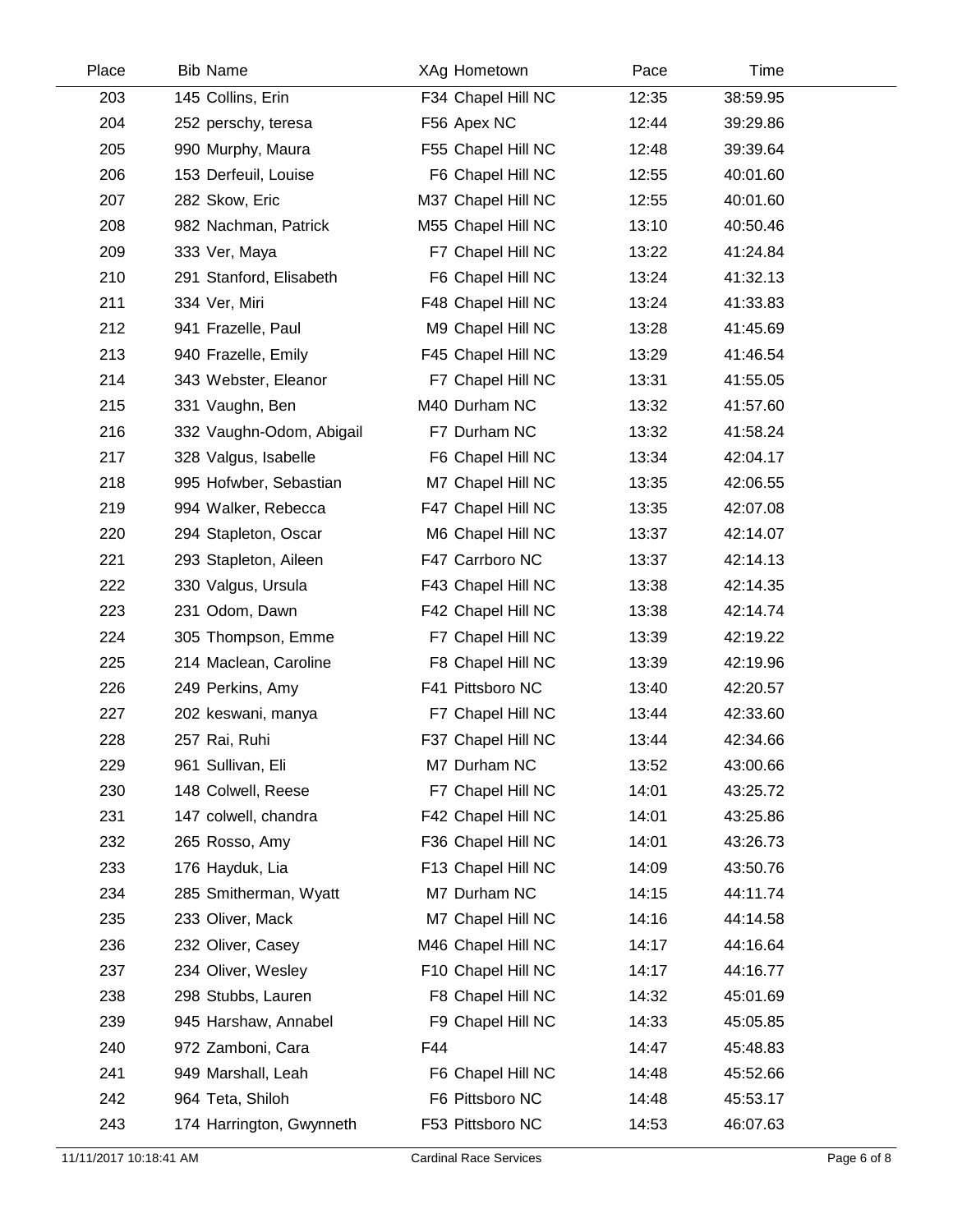| Place | <b>Bib Name</b>          | XAg Hometown       | Pace  | Time     |  |
|-------|--------------------------|--------------------|-------|----------|--|
| 244   | 151 Deegan, Sean         | M51 Pittsboro NC   | 14:53 | 46:07.80 |  |
| 245   | 189 Hughes, Kathleen     | F47 Chapel Hill NC | 14:53 | 46:09.07 |  |
| 246   | 216 Manley, Wendi        | F47 Pittsboro NC   | 14:54 | 46:09.88 |  |
| 247   | 206 Lele, Vinay          | M7 Chapel Hill NC  | 15:03 | 46:38.57 |  |
| 248   | 286 Sparrow, Ann         | F67 Chapel Hill NC | 15:19 | 47:29.41 |  |
| 249   | 326 Valentine, Michaela  | F10 Chapel Hill NC | 15:21 | 47:35.87 |  |
| 250   | 218 Manton, Sydney       | F9 Pittsboro NC    | 15:21 | 47:35.87 |  |
| 251   | 135 Campo-Manton, Sandra | F43 Pittsboro NC   | 15:21 | 47:35.88 |  |
| 252   | 219 Manton, Willow       | F5 Pittsboro NC    | 15:21 | 47:36.33 |  |
| 253   | 953 OLeary, MaryElsa     | F10 Pittsboro NC   | 15:22 | 47:36.80 |  |
| 254   | 962 Tesfalidet, Ruth     | F42 Chapel Hill NC | 15:25 | 47:46.48 |  |
| 255   | 991 Gignac, Dominique    | F53 Chapel Hill NC | 15:25 | 47:47.59 |  |
| 256   | 307 Thompson, Jana       | F13 Chapel Hill NC | 15:34 | 48:15.56 |  |
| 257   | 297 Stubbs, Donna        | F51 Chapel Hill NC | 15:34 | 48:15.88 |  |
| 258   | 308 Thompson, Jennifer   | F51 Chapel Hill NC | 15:34 | 48:16.45 |  |
| 259   | 987 Hudnall, Leigh       | F47 Chapel Hill NC | 15:35 | 48:16.98 |  |
| 260   | 337 Waldner, Jennifer    | F46 Chapel Hill NC | 15:37 | 48:25.14 |  |
| 261   | 273 Scholer, Matthew     | M48 Chapel Hill NC | 15:38 | 48:28.32 |  |
| 262   | 193 Ising, Amy           | F45 Chapel Hill NC | 15:40 | 48:34.22 |  |
| 263   | 190 Hunt, Beth           | F33 Creedmoor NC   | 15:53 | 49:13.49 |  |
| 264   | 143 Cash, Vann           | M5 Creedmoor NC    | 15:54 | 49:16.74 |  |
| 265   | 244 Peeler, Anna         | F10 Chapel Hill NC | 16:05 | 49:52.35 |  |
| 266   | 966 Wagoner, Robin       | F42 Pittsboro NC   | 16:07 | 49:56.96 |  |
| 267   | 967 Wagoner, Shelli      | F10 Pittsboro NC   | 16:08 | 50:01.45 |  |
| 268   | 149 Day, Deborah         | F50 Chapel Hill NC | 16:17 | 50:28.05 |  |
| 269   | 281 Skow, Cooper         | M7 Chapel Hill NC  | 16:47 | 52:01.60 |  |
| 270   | 993 Falkovic, Frank      | M64 Chapel Hill NC | 16:54 | 52:24.60 |  |
| 271   | 162 Falkovic, Margaret   | F54 Chapel Hill NC | 16:55 | 52:25.88 |  |
| 272   | 157 Dochniak, lan        | M6 Pittsboro NC    | 16:56 | 52:28.35 |  |
| 273   | 158 Dochniak, Julia      | F33 Pittsboro NC   | 16:57 | 52:33.83 |  |
| 274   | 141 Cash, Paige          | F4 Creedmoor NC    | 17:04 | 52:53.72 |  |
| 275   | 235 Olson, Daniel        | M33 Creedmoor NC   | 17:04 | 52:54.35 |  |
| 276   | 965 Traverse, Wilder     | F36 Chapel Hill NC | 17:53 | 55:26.40 |  |
| 277   | 223 Morris, Jason        | M44                | 18:02 | 55:54.13 |  |
| 278   | 971 Zamboni, Brenna      | F <sub>9</sub>     | 18:02 | 55:54.61 |  |
| 279   | 222 Morris, Carson       | M7 Chapel Hill NC  | 18:02 | 55:54.91 |  |
| 280   | 107 Bair, Ian            | M7 Chapel Hill NC  | 18:06 | 56:05.99 |  |
| 281   | 103 Anderson, Greta      | F9 Chapel Hill NC  | 18:43 | 58:00.86 |  |
| 282   | 350 White, Stephanie     | F44 Apex NC        | 18:52 | 58:30.58 |  |
| 283   | 109 Bair, Kirsten        | F41 Pittsboro NC   | 18:57 | 58:45.93 |  |
| 284   | 108 Bair, Joseph         | M39 Pittsboro NC   | 18:57 | 58:46.24 |  |